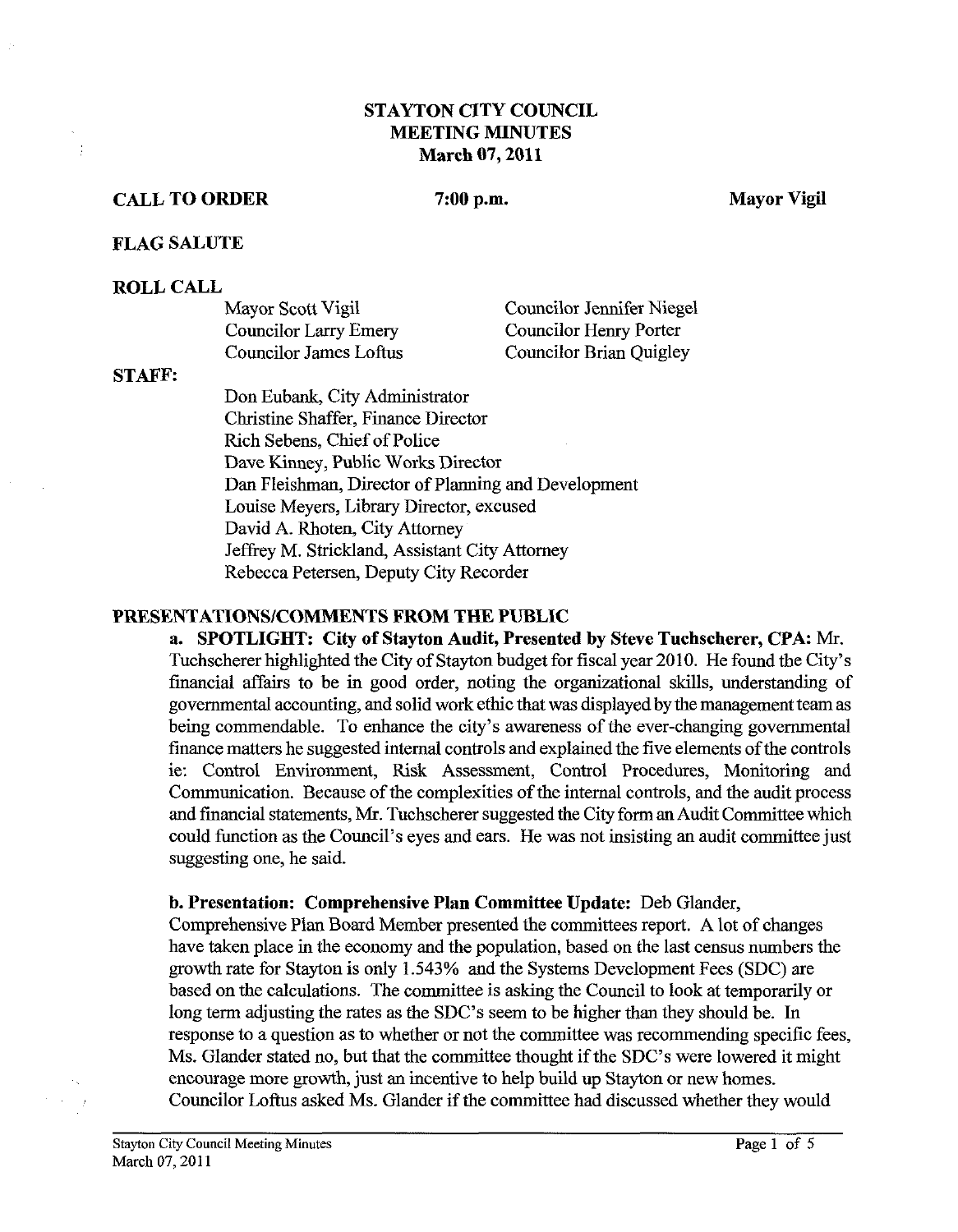like to see the residential or commercial rates reduced, Ms. Glander stated no. Mayor Vigil stated the Council did not deal with SDC's all the time, the formula is calculated with growth depending on what development will be built and what impacts a development would have on future projects. Mayor Vigil asked if the Comprehensive Plan Committee could work with the Planning Commission to come up with a Capital Improvement list and possibly make a change in the growth rate. Mr. Fleishman stated that staff could get back in touch with the consultants that had been working on the plan and tell them the projections are less than originally anticipated. Mayor Vigil asked if there was a way to use the people in the community. Mr. Fleishman stated projects could be identified that don't need to be done within the next 10 years. Councilor Loftus stated from reading the report the message was clear, population projections are over inflated. It may be appropriate to reduce the fees at this time while waiting for a new report to be compiled. Councilor Emery stated if the SDC charges are reduced and the growth increases, rates would have to go back up to pay for the new facilities. Councilor Quigley asked if the current SDC charges are based on the Capital Improvement List. Mr. Kinney clarified the statute requirements for setting SDC charges. Mr. Kinney stated if the Council wanted to revisit the SDC charges they should review each individual fund ie: water, sewer, parks, etc. Councilor Loftus stated anything the city can do to lower SDC's would be highly recommended as it would help the developer. Councilor Quigley asked if it could be a hindrance to developing the downtown area. Mr. Fleishman stated possibly.

**Mayor's Response To Concern Regarding Councilor's Appointment:** Mayor Vigil stated he wished to put the issue at rest regarding the appointment of Jennifer Niegel to the City Council. The Stayton City Charter and the Stayton Municipal Code (SMC) give the Mayor the power of appointment of a City Councilor, and the Council Rules confirm that authority and permit the Mayor at hisher discretion to the "Process For Elective Position Appointment" if they choose to do so, which he did not. Therefore the Council's ratification of the appointment to fill the vacant council position was valid and lawful.

# **ANNOUNCEMENTS**

## **a. Additions to the Agenda:** None.

## **CONSENT AGENDA a. City Council Meeting Minutes of February 22,2011**

Councilor Loftus asked how the minutes are produced, and what determining factor is used, as in the minutes he was taken almost verbatim with several errors. Councilor Loftus stated he would like either the minutes reproduced where everyone is either interpreted as to what they said, or he would like them verbatim. He suggested that a headset be used to type the minutes verbatim. Councilor Loftus stated he could not adopt the minutes as he felt they were inaccurate. Councilor Porter asked Councilor Loftus for a couple of examples of where he was mis-quoted. Referring to page **3,** first paragraph of the February 22, 2011 meeting minutes, Councilor Loftus stated there were at least three errors in what he said, words were omitted and words were inserted. On the first sentence they omitted the word "I" and exchanged the word "everyone" when Councilor Loftus used the word "you". Before the Council meeting Councilor Loftus stated he spent approximately 30 minutes going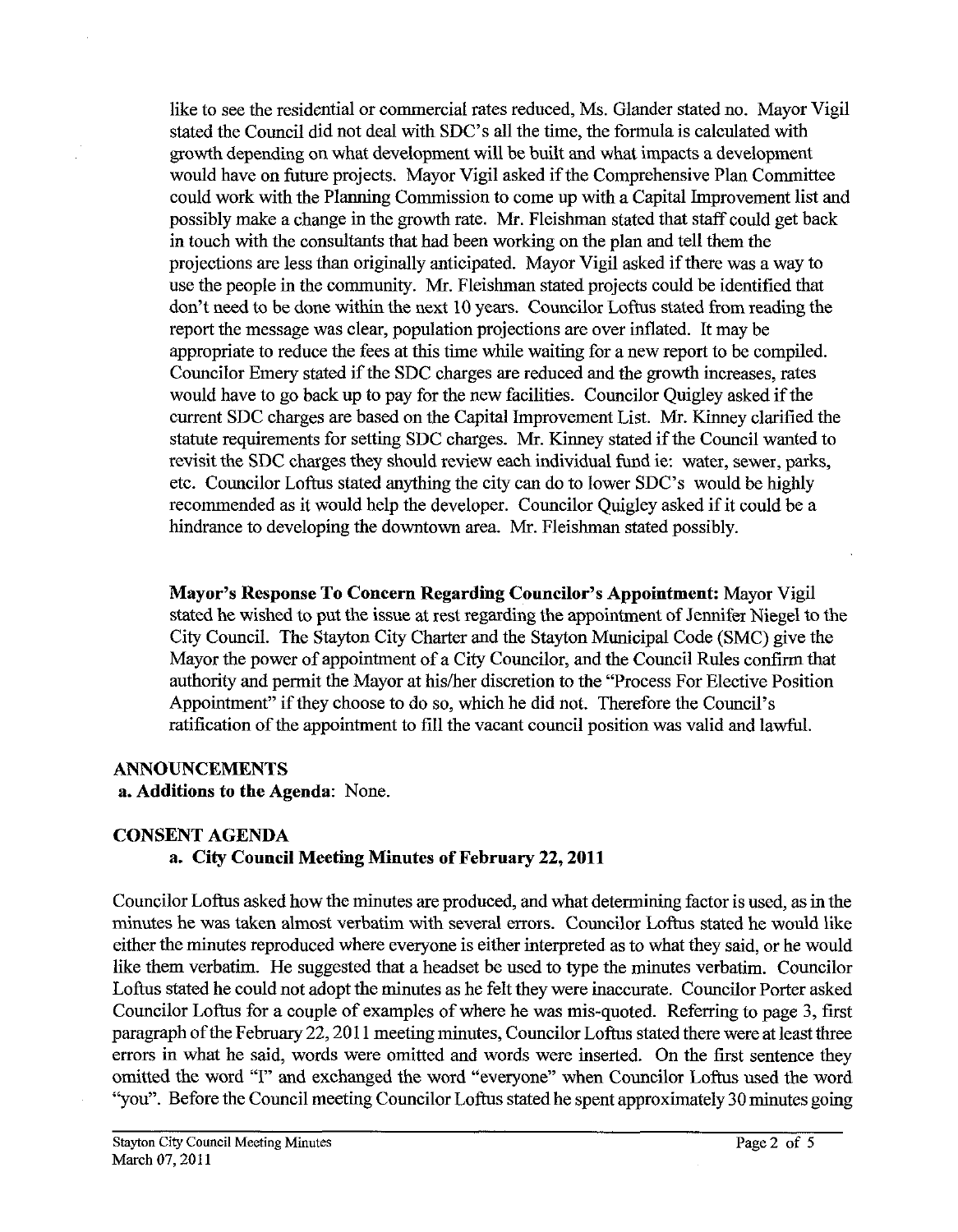going over the DVD attempting to **try** and understand what it was that he said, versus what was written down, and it dawned on him that if they are going to quote him verbatim, they need to quote him verbatim and that he should not have to go back through, line by line to see what it was that he said. Referring to Page **3,** Councilor Porter stated the meeting minutes sounded just about as they did that evening.

Mayor Vigil asked the Council if they wished to adopt the minutes or have them revised. Councilor Loftus asked how the minutes could be adopted when there are errors that took place. Mayor Vigil stated to him they made sense when he read through them and struck his memory as to what had happened, but that he was not the one voting on them, and asked the Council what they would like to see happen. Councilor Loftus stated he would like to see them corrected. Mayor Vigil asked that a formal motion be made.

**Motion:** From Councilor Loftus, to send the minutes back for corrections. Motion died for lack of second.

**Motion:** From Councilor Niegel, seconded by Councilor Emery, to accept the minutes as drafted. **Motion passed:** 3:0, **1** abstain (Quigley). Councilor Loftus did not vote.

**PUBLIC HEARINGS - None.** 

## **UNFINISHED BUSINESS**

## **Ordinance 933 Amending SMC 8.12 Use of Public Parks** & **Public Property**

**a. Staff Report:** Referring to page 4 of 8, Mayor Vigil stated the Council had suggested changes to the draft language in order to let private property owners into the canals.

**b. Council Deliberation:** Councilor Loftus stated the way the ordinance was written, the property owner would have to get Santiam Water Control District's (SWCD) permission to work on their own property if its up to and including the water line. Mr. Fleishman clarified that the section of the code Councilor Loftus was referring to only applies when someone is on public property, in a public park or a public facility, it does not control what you can do in your own back yard. Councilor Loftus stated when he was reading the ordinance in another section it clearly states if you are a property owner that abuts the public facility the ordinance applies, and that's why he brought the issue up at the last council meeting. The objective was not to restrict the behavior, but to allow the behavior. Mayor Vigil stated his recollection of what the council discussed at the previous meeting, was to let the private property owners access their canal as well as the Fire District, SWCD and City of Stayton personnel for official purposes only. Referring to page 4 of 8, 8.12.650 (5) Mr. Rhoten stated consensus of the Council was to modify the paragraph, as was reflected in the packet materials, to allow SWCD access to their property but allow a permissive use if that were allowed to happen. Councilor Loftus asked if a property owner next to the park wanted to remove debris/dead fall from the edge of his property, would he have to go to the SWCD to get a permit or permission, ie: . . *.or others as permitted by the Santiam Water Control District. Mr.* Rhoten clarified that the SWCD is the permitting agency, and Mayor Vigil answered in the affirmative stating the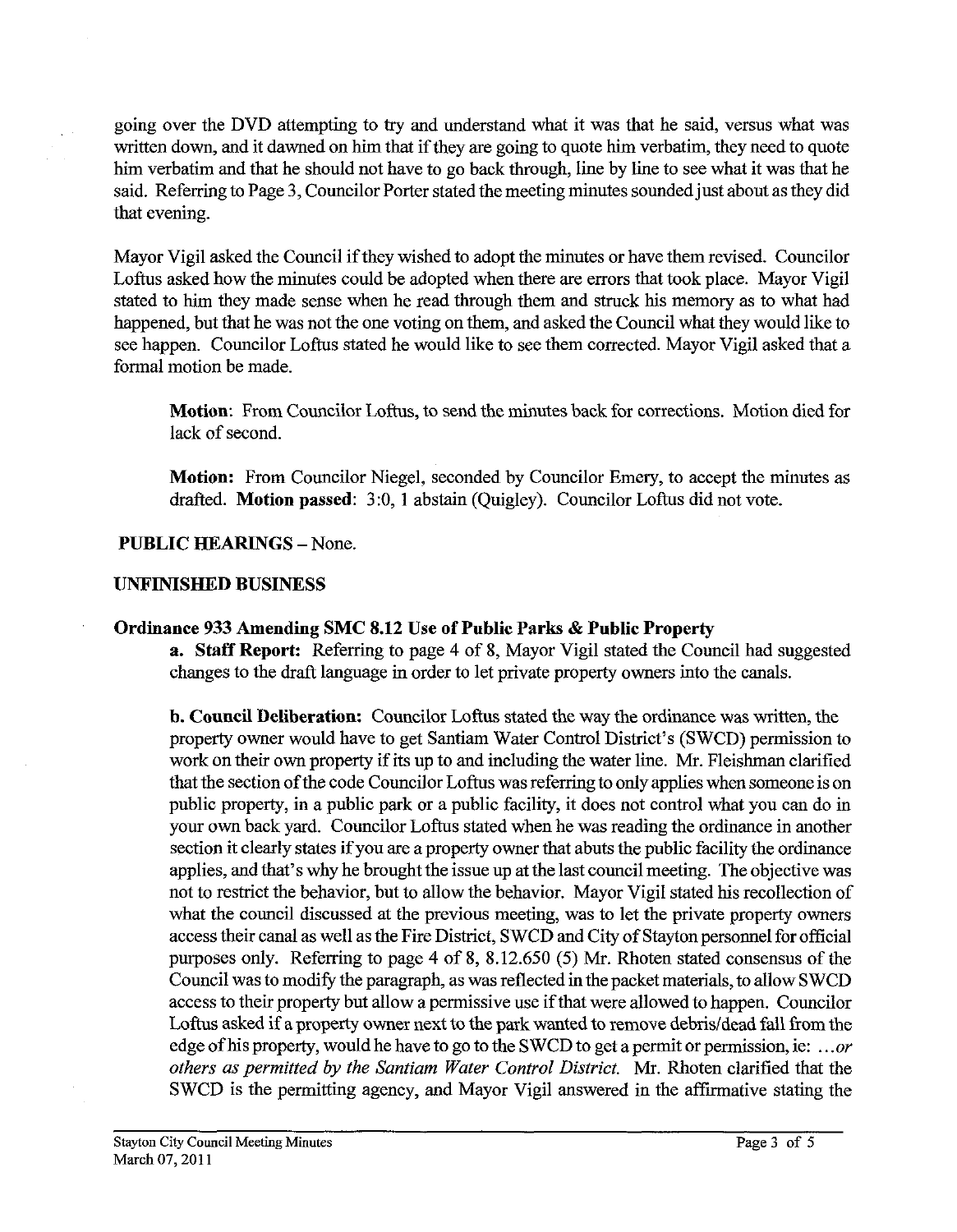answered in the affirmative stating the property owner would need to obtain permission from the SWCD to remove the debris.

## **c. Council Decision:**

**Motion:** From Councilor Niegel, seconded by Councilor Porter, to approve the ordinance as drafted. Motion passed: 5:O.

## **NEW BUSINESS - None.**

The meeting was recessed at 8:17 pm and reconvened at 8:20 pm.

# **STAFFICOMMISSION REPORTS**

# **Public Works Director's Report** - **Dave Kinney**

**a. Riverfront Park Management Plan:** Mr. Kinney stated one issue of the plan he and Liz Redon were still struggling with are dogs on/off leash in that area. We don't want to promise the Watershed Enhancement Board and Marion County that the area will be policed, he said. It would be different if there were nesting habits in the area but that's not the case, and most dog owners handle their animals well, the parks are for all to enjoy. Councilor Quigley pointed out on page 6 of the Master Plan it talks about visual access and asked if people would still be allowed to fish, Mr. Kinney answered in the affirmative stating that would not change. Referring to a letter from Marion Soil and Water Control District (MSWCD) about monitoring invasive controls, Councilor Loftus asked who would pay for the monitoring and who would be doing the actual monitoring. Mr. Kinney stated the monitoring would be conducted by park staff and also volunteers would need to be used, as there is not staff available. Councilor Loftus stated as partners in the agreement, MSWCD needs, to have some liability as well. Councilor Quigley asked how the social trails would be controlled. Mr. Kinney stated social trails are not trail facilities and that he and Ms. Redon were working on the issue.

Mr. Kinney stated the final adoption of the plan would come back to the council at their next meeting in the form of a resolution.

# **PRESENTATIONSICOMMENTS FROM THE PUBLIC**

**a. Russ Strohmeyer, Stavton. Oregon. Mr.** Strohmeyer stated he was in favor of the Comprehensive Plan Committee's recommendation to reduce Systems Development Fees to encourage new business to the area.

# **BUSINESS FROM THE CITY ADMINISTRATOR**

**a. Commissioner's Breakfast: Mr.** Eubank reminded council members of the Commissioners Breakfast taking place Tuesday, March 8", 7:30 **am,** Covered Bridge Caf6, Stayton.

**b. Council Communication:** Addressing Mayor Vigil regarding the minutes issue, Mr.